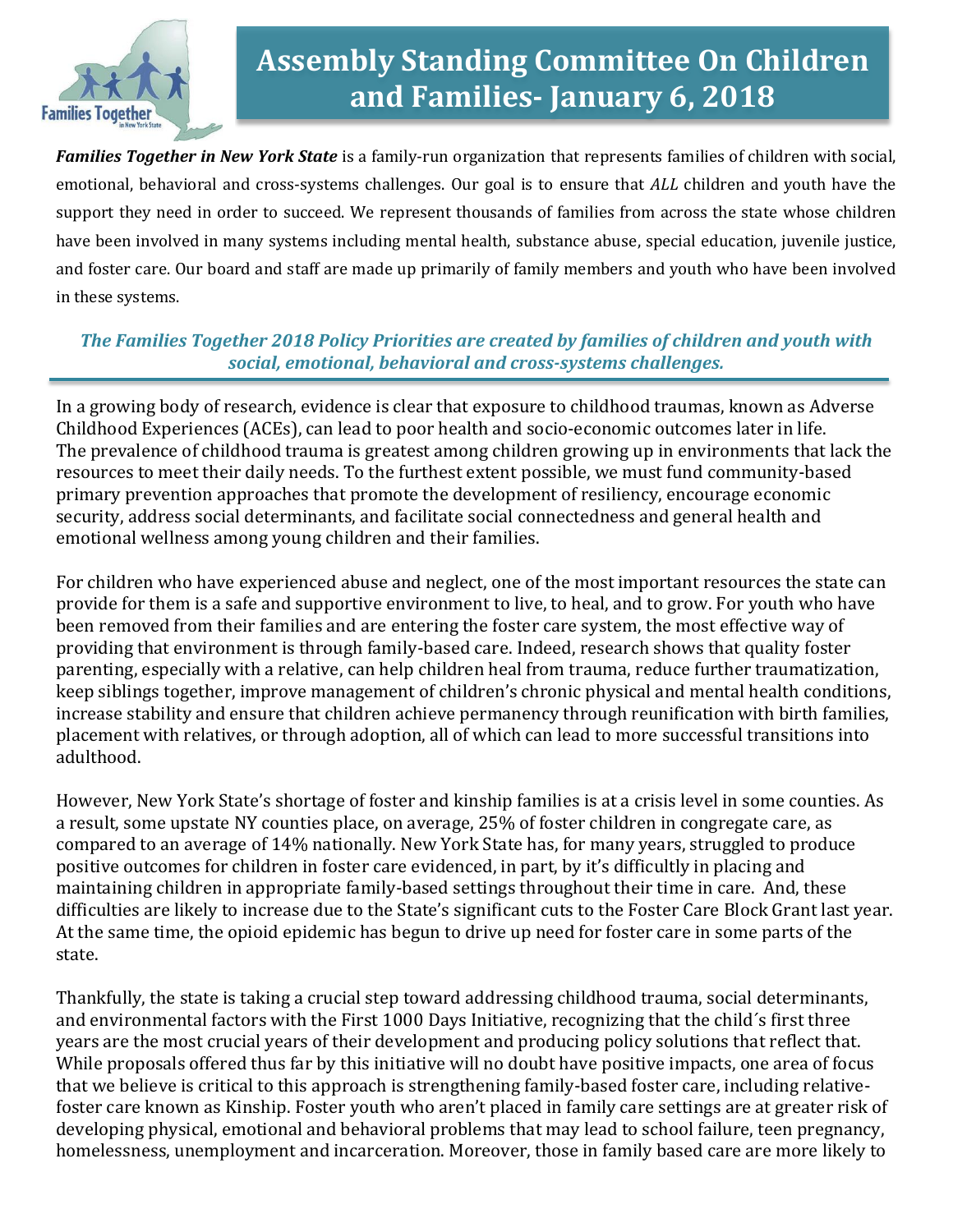find a permanent home. We believe that realigning the State's resources to focus on family-based care is what is best for young people, families, and the public at large. Families, advocates and service providers across New York recognize that there is an urgent need to identify ways the State can better support children who enter foster care and agree that strengthening supports for family-based care is the best place to start.

# **THE FAMILY PEER SUPPORT AND YOUTH PEER SUPPORT WORKFORCE:**

**Expand and integrate Family Peer Support Services (FPSS) and Youth Peer Support Services (YPSS) into all children's services, including the child welfare system.** 

- Family Peer Support Services and Youth Peer Support Service programs are effective because they are family-driven, youth-guided, cross-systems, and community-based services that utilize the lived experience of families and youth to support other children and their families.
- Research has shown that children's services that integrate Family and Youth Peer Support professionals into their programs are more engaging, increase overall satisfaction, and ultimately create better outcomes for children and families.
- New York State created a network of over 200 separate family support programs and approximately 400 professional trained and credentialed family peer advocates.
- State funding should be made available to support, expand, integrate and maintain these programs, and the agencies that utilize them, as children's behavioral health services transition into Medicaid Managed Care and the State launches Health Homes.

**The First 1000 Days on Medicaid** Workgroup has submitted a proposal to the Executive Budget to pilot and evaluate Family Peer Navigators in multiple settings for at-risk families with young children. We support this proposal, and want it to build upon the existing infrastructure.

## **SUPPORT IMPLEMENTATION OF RAISE THE AGE**

- **We support the Executive Budget proposal for \$100 million for Raise the Age** expenses and \$50 million additional capital,
- However, **we are deeply concerned** that the lack of specificity regarding the distribution of these resources and the **cuts to New York City's Close to Home program** and preventive services funding stream, will impede New York City and other counties from effectively implementing Raise the Age.
- **A critical component** of the City's successful implementation of Close to Home and its ability to reduce the populations in both detention and placement has been the **City's ability to tap into the State's preventive services funding stream,** which reimburses counties at a rate of 62%.
- We urge the state to:
	- o Rescind the proposal to cap the state share of child welfare services (protective, preventive, independent living and adoption administration) for New York City;
	- o Rescind the proposal to eliminate all state funding for Close to Home; and
	- o Ensure all counties, including NYC, have resources needed to implement Raise the Age.